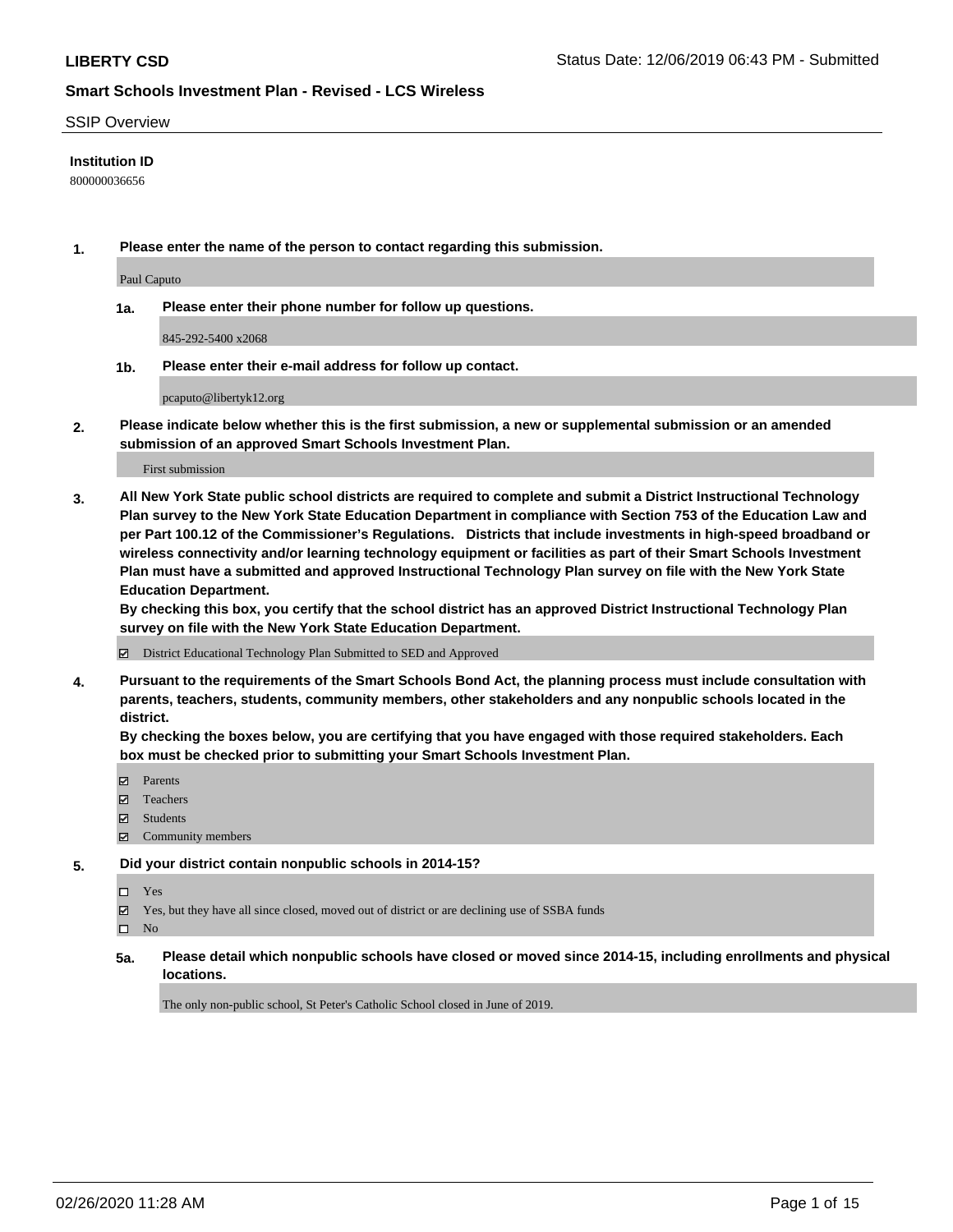- **6. Certify that the following required steps have taken place by checking the boxes below: Each box must be checked prior to submitting your Smart Schools Investment Plan.**
	- The district developed and the school board approved a preliminary Smart Schools Investment Plan.
	- The preliminary plan was posted on the district website for at least 30 days. The district included an address to which any written comments on the plan should be sent.
	- The school board conducted a hearing that enabled stakeholders to respond to the preliminary plan. This hearing may have occured as part of a normal Board meeting, but adequate notice of the event must have been provided through local media and the district website for at least two weeks prior to the meeting.
	- The district prepared a final plan for school board approval and such plan has been approved by the school board.
	- The final proposed plan that has been submitted has been posted on the district's website.
	- **6a. Please upload the proposed Smart Schools Investment Plan (SSIP) that was posted on the district's website, along with any supporting materials. Note that this should be different than your recently submitted Educational Technology Survey. The Final SSIP, as approved by the School Board, should also be posted on the website and remain there during the course of the projects contained therein.**

LCS - SmartSchool Bond Investment Plan - Wireless and Infrastructure.pdf

**6b. Enter the webpage address where the final Smart Schools Investment Plan is posted. The Plan should remain posted for the life of the included projects.**

https://www.libertyk12.org/wp-content/uploads/2018/10/Wireless-and-Infrastructure-Investment-Plan.pdf

**7. Please enter an estimate of the total number of students and staff that will benefit from this Smart Schools Investment Plan based on the cumulative projects submitted to date.**

1,582

**8. An LEA/School District may partner with one or more other LEA/School Districts to form a consortium to pool Smart Schools Bond Act funds for a project that meets all other Smart School Bond Act requirements. Each school district participating in the consortium will need to file an approved Smart Schools Investment Plan for the project and submit a signed Memorandum of Understanding that sets forth the details of the consortium including the roles of each respective district.**

 $\Box$  The district plans to participate in a consortium to partner with other school district(s) to implement a Smart Schools project.

**9. Please enter the name and 6-digit SED Code for each LEA/School District participating in the Consortium.**

| <b>Partner LEA/District</b> | ISED BEDS Code |
|-----------------------------|----------------|
| (No Response)               | (No Response)  |

**10. Please upload a signed Memorandum of Understanding with all of the participating Consortium partners.**

(No Response)

**11. Your district's Smart Schools Bond Act Allocation is:**

\$2,002,780

**12. Final 2014-15 BEDS Enrollment to calculate Nonpublic Sharing Requirement**

|            | Public Enrollment | Nonpublic Enrollment | Total Enrollment | l Nonpublic Percentage |
|------------|-------------------|----------------------|------------------|------------------------|
| Enrollment | .553              |                      | 1,553.00         | 0.00                   |

**13. This table compares each category budget total, as entered in that category's page, to the total expenditures listed in the category's expenditure table. Any discrepancies between the two must be resolved before submission.**

|                               | <b>Sub-Allocations</b> | Totals<br>i Expenditure | $\sim$<br>∟ifference |
|-------------------------------|------------------------|-------------------------|----------------------|
| School<br><b>Connectivity</b> |                        |                         |                      |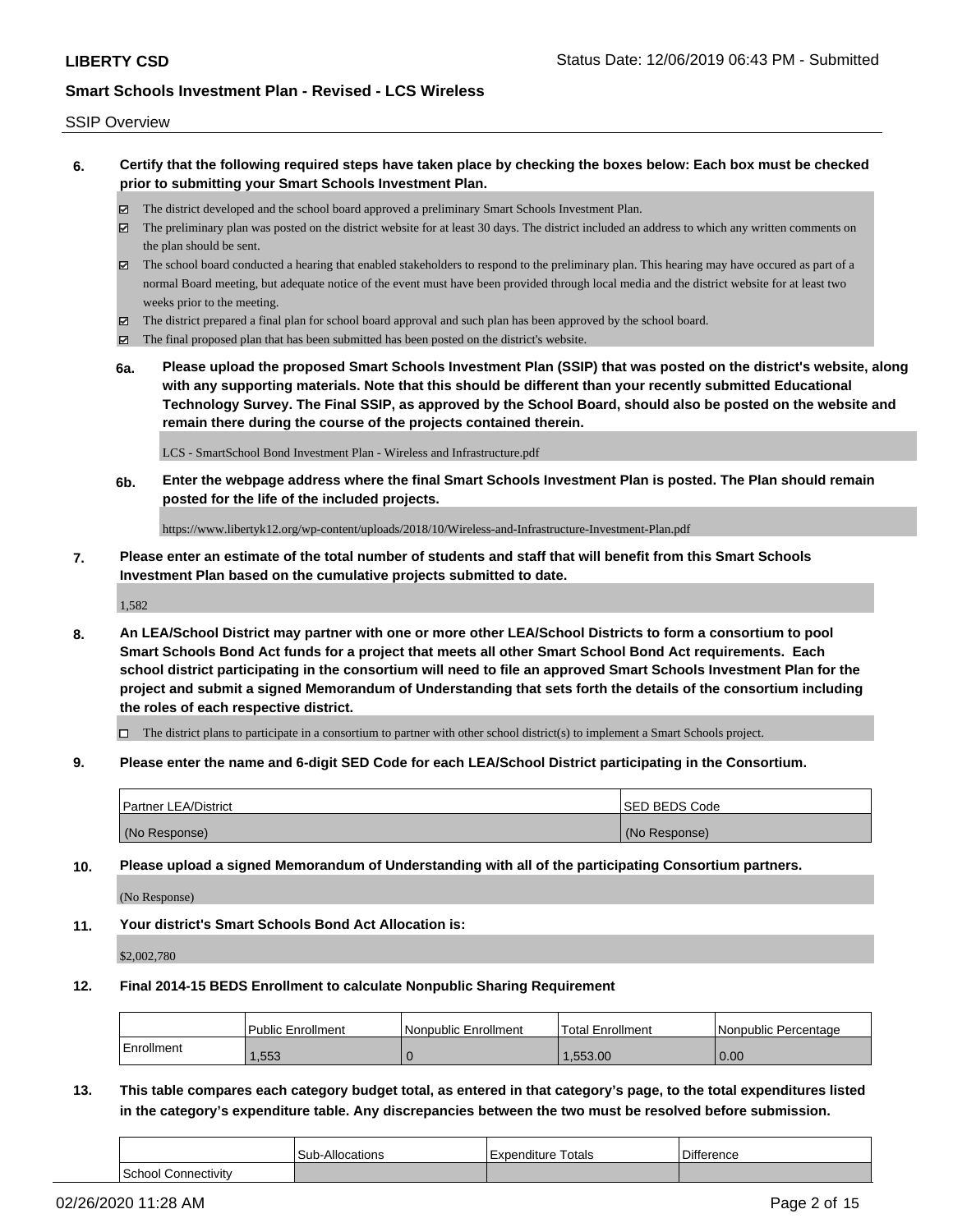# SSIP Overview

|                                                 | <b>Sub-Allocations</b> | <b>Expenditure Totals</b> | <b>Difference</b> |
|-------------------------------------------------|------------------------|---------------------------|-------------------|
|                                                 | 409,717.00             | 409,717.00                | 0.00              |
| Connectivity Projects for<br><b>Communities</b> | 0.00                   | 0.00                      | 0.00              |
| <b>Classroom Technology</b>                     | 0.00                   | 0.00                      | 0.00              |
| Pre-Kindergarten Classrooms                     | 0.00                   | 0.00                      | 0.00              |
| Replace Transportable<br><b>Classrooms</b>      | 0.00                   | 0.00                      | 0.00              |
| High-Tech Security Features                     | 0.00                   | 0.00                      | 0.00              |
| Nonpublic Loan                                  | 0.00                   | 0.00                      | 0.00              |
| Totals:                                         | 409,717                | 409,717                   | 0                 |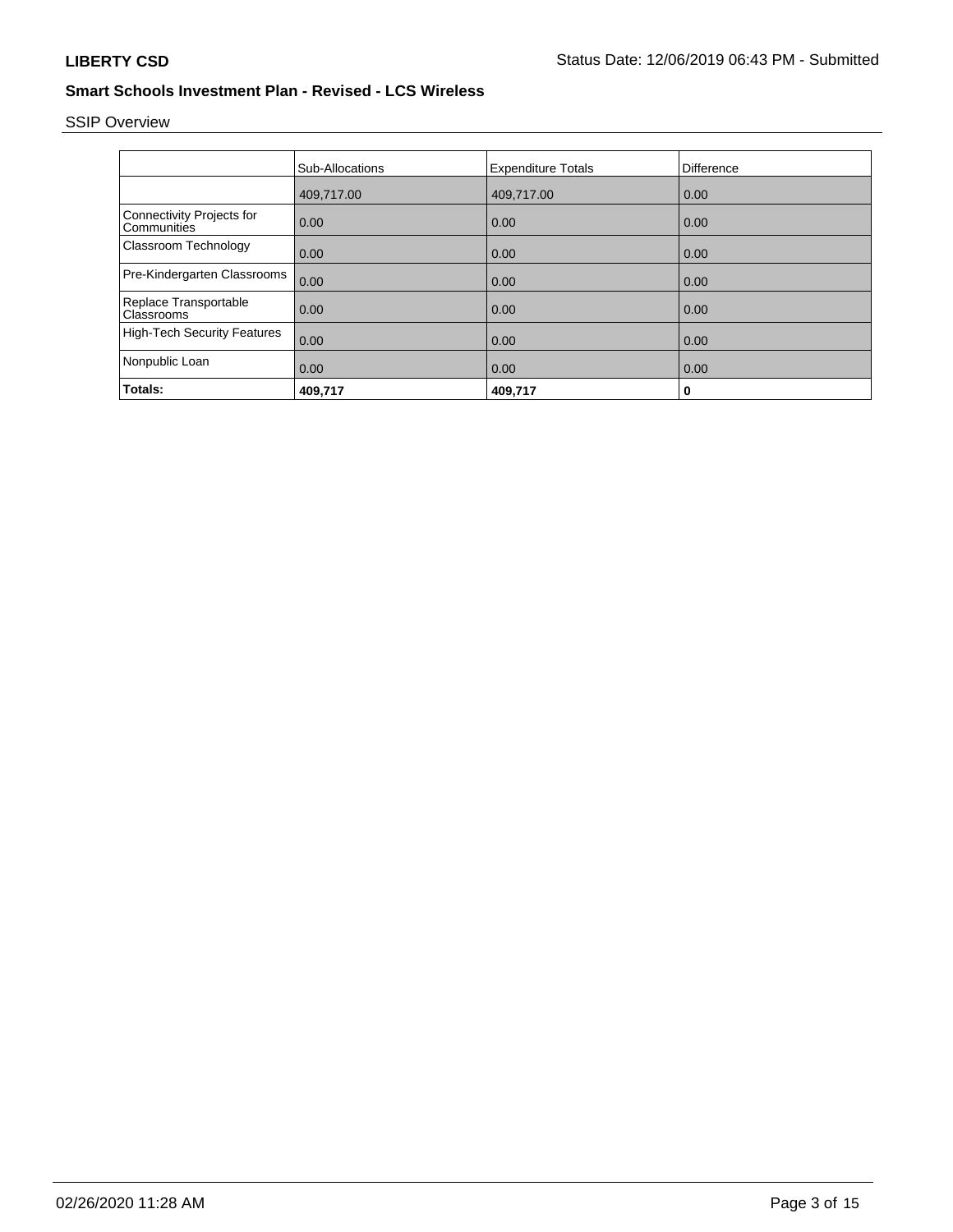School Connectivity

- **1. In order for students and faculty to receive the maximum benefit from the technology made available under the Smart Schools Bond Act, their school buildings must possess sufficient connectivity infrastructure to ensure that devices can be used during the school day. Smart Schools Investment Plans must demonstrate that:**
	- **• sufficient infrastructure that meets the Federal Communications Commission's 100 Mbps per 1,000 students standard currently exists in the buildings where new devices will be deployed, or**
	- **• is a planned use of a portion of Smart Schools Bond Act funds, or**
	- **• is under development through another funding source.**

**Smart Schools Bond Act funds used for technology infrastructure or classroom technology investments must increase the number of school buildings that meet or exceed the minimum speed standard of 100 Mbps per 1,000 students and staff within 12 months. This standard may be met on either a contracted 24/7 firm service or a "burstable" capability. If the standard is met under the burstable criteria, it must be:**

**1. Specifically codified in a service contract with a provider, and**

**2. Guaranteed to be available to all students and devices as needed, particularly during periods of high demand, such as computer-based testing (CBT) periods.**

### **Please describe how your district already meets or is planning to meet this standard within 12 months of plan submission.**

High Speed Interne*t* is purchased through a BOCES coser to provide a 1 GB connection to Time Warner and Sullivan County BOCES. SC BOCES connects directly to the internet via the 4-county ring with Orange, Ulster, and Dutchess BOCES. Within the district our data center is connected to all buildings via a 10 GB connection. Liberty is allocated 205MB of bandwidth which exceeds the current FCC and SSBA recommendations and requirements..

## **1a. If a district believes that it will be impossible to meet this standard within 12 months, it may apply for a waiver of this requirement, as described on the Smart Schools website. The waiver must be filed and approved by SED prior to submitting this survey.**

- $\Box$  By checking this box, you are certifying that the school district has an approved waiver of this requirement on file with the New York State Education Department.
- **2. Connectivity Speed Calculator (Required). If the district currently meets the required speed, enter "Currently Met" in the last box: Expected Date When Required Speed Will be Met.**

|                         | l Number of     | Required Speed | Current Speed in Expected Speed |                | <b>Expected Date</b>                                |
|-------------------------|-----------------|----------------|---------------------------------|----------------|-----------------------------------------------------|
|                         | <b>Students</b> | lin Mbps       | <b>Mbps</b>                     | to be Attained | When Required<br>Within 12 Months Speed Will be Met |
|                         |                 |                |                                 |                |                                                     |
| <b>Calculated Speed</b> | .582            | 158.20         | 205                             | 205            | met                                                 |

### **3. Describe how you intend to use Smart Schools Bond Act funds for high-speed broadband and/or wireless connectivity projects in school buildings.**

The Liberty Central School District intends to use the Smart Schools Bond Act funds to expand wireless access and update the network infrastructure in accordance with the district's technology plan. Specifically Goal #4 'To reach educational goals, the LCSD will provide a robust, secure, reliable and high speed network'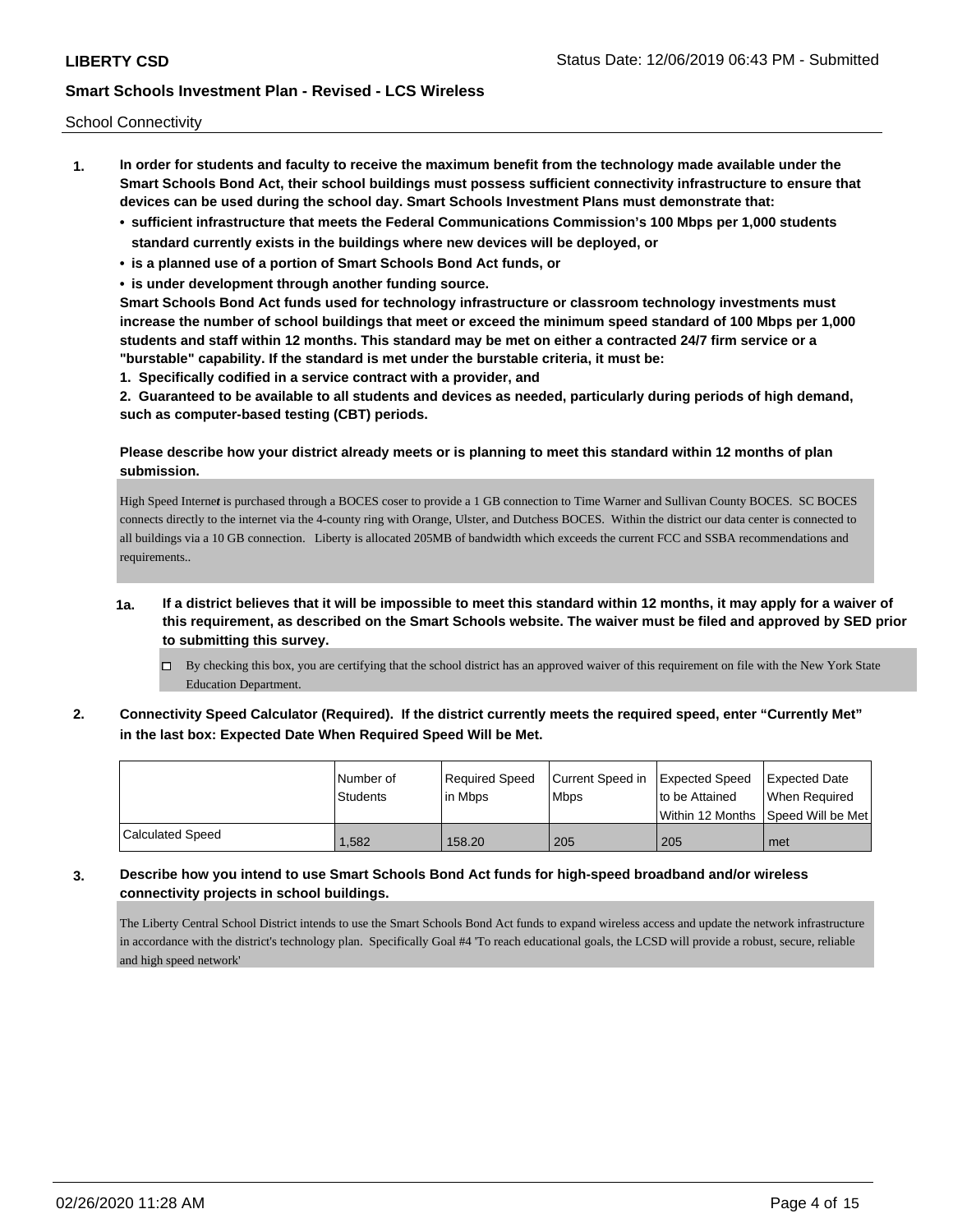School Connectivity

**4. Describe the linkage between the district's District Instructional Technology Plan and how the proposed projects will improve teaching and learning. (There should be a link between your response to this question and your responses to Question 1 in Section IV - NYSED Initiatives Alignment: "Explain how the district use of instructional technology will serve as a part of a comprehensive and sustained effort to support rigorous academic standards attainment and performance improvement for students."** 

**Your answer should also align with your answers to the questions in Section II - Strategic Technology Planning and the associated Action Steps in Section III - Action Plan.)**

Students, teachers and staff use several resources for connecting to online learning opportunities. As part of the Technology Plan (Goal 4), the district will continue to foster student learning via digital and collaborative learning environments by expanding wireless access. Students will be afforded access to school work utilizing resources posted online through Google Docs and other cloud based services. Adaptive software will assist students in developing necessary skills in ELA, Mathematics, and other subject areas. Both teachers and students will utilize digital tools to create, collaborate on, and develop learning opportunities.

The SmartSchools funds in the School Connectivity category will enable the district to meet the goals of the technology plan by using the funds to purchase infrastructure components, including cabling, access points, switches, servers and engineering services. Thereby, providing all students and staff with fast and reliable network and internet access.

**5. If the district wishes to have students and staff access the Internet from wireless devices within the school building, or in close proximity to it, it must first ensure that it has a robust Wi-Fi network in place that has sufficient bandwidth to meet user demand.**

**Please describe how you have quantified this demand and how you plan to meet this demand.**

In order to maintain a robust wireless network, the district has determined that it is necessary to to upgrade wireless access points, wireless controllers and infrastructure. There are approximately 1,200 iPads in the classrooms on our wireless network. In addition, as per the district's Technology Plan the Liberty Central School District will be expanding and enhancing mobile devices. Wireless surveys have been conducted and it was determined that the system will need additional and updated access points. District traffic is monitored using Cisco tools. The iBoss web filter system will be used to manage streaming and shape bandwidth use.

**6. Smart Schools plans with any expenditures in the School Connectivity category require a project number from the Office of Facilities Planning. Districts must submit an SSBA LOI and receive project numbers prior to submitting the SSIP. As indicated on the LOI, some projects may be eligible for a streamlined review and will not require a building permit.**

**Please indicate on a separate row each project number given to you by the Office of Facilities Planning.**

| Project Number        |
|-----------------------|
| 59-09-01-06-7-999-BA1 |
| 59-09-01-06-7-999-002 |
| (No Response)         |

**7. Certain high-tech security and connectivity infrastructure projects may be eligible for an expedited review process as determined by the Office of Facilities Planning.**

#### **Was your project deemed eligible for streamlined review?**

Yes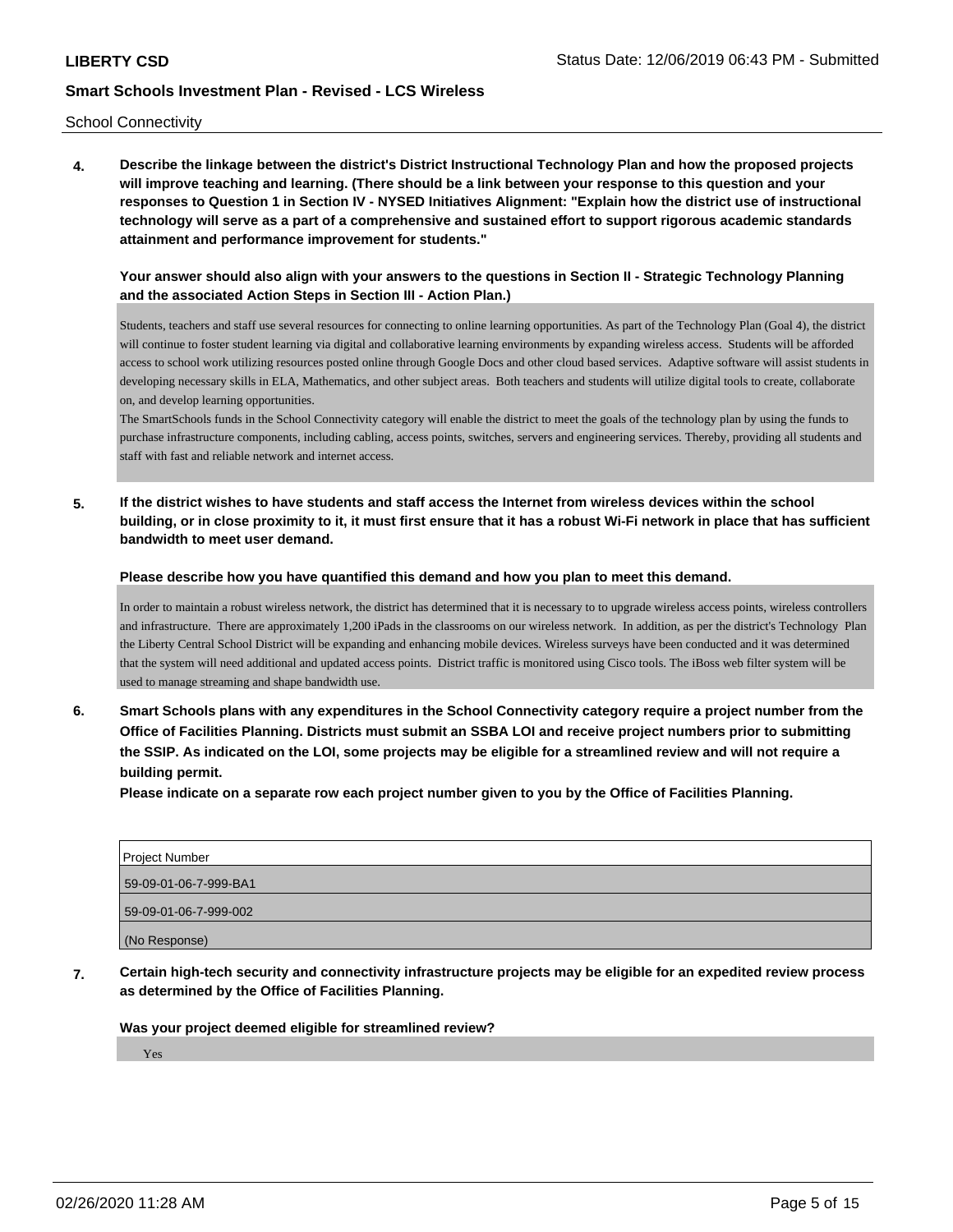School Connectivity

**7a. Districts that choose the Streamlined Review Process will be required to certify that they have reviewed all installations with their licensed architect or engineer of record and provide that person's name and license number. The licensed professional must review the products and proposed method of installation prior to implementation and review the work during and after completion in order to affirm that the work was codecompliant, if requested.**

 $\boxtimes$  I certify that I have reviewed all installations with a licensed architect or engineer of record.

**8. Include the name and license number of the architect or engineer of record.**

| 'Name                   | License Number |
|-------------------------|----------------|
| <b>Tom Ritzenthaler</b> | 23344          |

#### **9. Public Expenditures – Loanable (Counts toward the nonpublic loan calculation)**

|                                             |                           | 0               | 0.00          |                   |
|---------------------------------------------|---------------------------|-----------------|---------------|-------------------|
|                                             |                           | Response)       | Response)     |                   |
| (No Response)                               | (No Response)             | (No             | l (No         | 0.00              |
| Repeat to add another item under each type. | l Purchased               |                 |               |                   |
| Select the allowable expenditure type.      | <b>PUBLIC</b> Items to be | <b>Quantity</b> | Cost Per Item | <b>Total Cost</b> |

### **10. Public Expenditures – Non-Loanable (Does not count toward nonpublic loan calculation)**

| Select the allowable expenditure<br>type.<br>Repeat to add another item under<br>each type. | <b>PUBLIC</b> Items to be purchased                        | Quantity       | Cost per Item | <b>Total Cost</b> |
|---------------------------------------------------------------------------------------------|------------------------------------------------------------|----------------|---------------|-------------------|
| <b>Connections/Components</b>                                                               | Installation and configuration of SAN<br>components        | 1              | 16.000.00     | 16.000.00         |
| Network/Access Costs                                                                        | <b>VMWare ACD PROD SNS VSPHERE</b><br>6 ESSLPL KIT 1YR     | 5              | 1,124.00      | 5,620.00          |
| Network/Access Costs                                                                        | NetApp CS-O2-NOINSTALL-4HR                                 | 1              | 9,400.00      | 9,400.00          |
| <b>Network/Access Costs</b>                                                                 | Cisco AIR-PSU1-770W                                        | 195            | 987.00        | 192,465.00        |
| Network/Access Costs                                                                        | NetApp X-02659-00                                          | 1              | 119.00        | 119.00            |
| Network/Access Costs                                                                        | NetApp CS-WARRANTY-EXTENSION                               | $\mathbf{1}$   | 1,682.00      | 1,682.00          |
| Network/Access Costs                                                                        | Cisco Nexus 9300 with 48p 10G<br>BASE-T and 6p 100G QSFP28 | $\overline{2}$ | 12,375.00     | 24,750.00         |
| <b>Network/Access Costs</b>                                                                 | Cisco AIR-ACC1530-PMK1                                     | 6              | 60.00         | 360.00            |
| Network/Access Costs                                                                        | Cisco Trusted Platform Module 1.2 for<br>UCS (SPI-based)   | 3              | 41.00         | 123.00            |
| Network/Access Costs                                                                        | Cisco 32GB SD Card for UCS servers                         | 6              | 90.00         | 540.00            |
| Network/Access Costs                                                                        | NetApp FAS2650-104-C                                       | $\mathbf{1}$   | 8,857.00      | 8,857.00          |
| Network/Access Costs                                                                        | NetApp X66250-2                                            | 8              | 143.00        | 1,144.00          |
| Network/Access Costs                                                                        | Cisco LAN Enterprise License for<br>Nexus 9300 Platform    | $\overline{2}$ | 4.400.00      | 8,800.00          |
| Network/Access Costs                                                                        | NetApp FAS2650A-002                                        | 2              | 2,900.00      | 5,800.00          |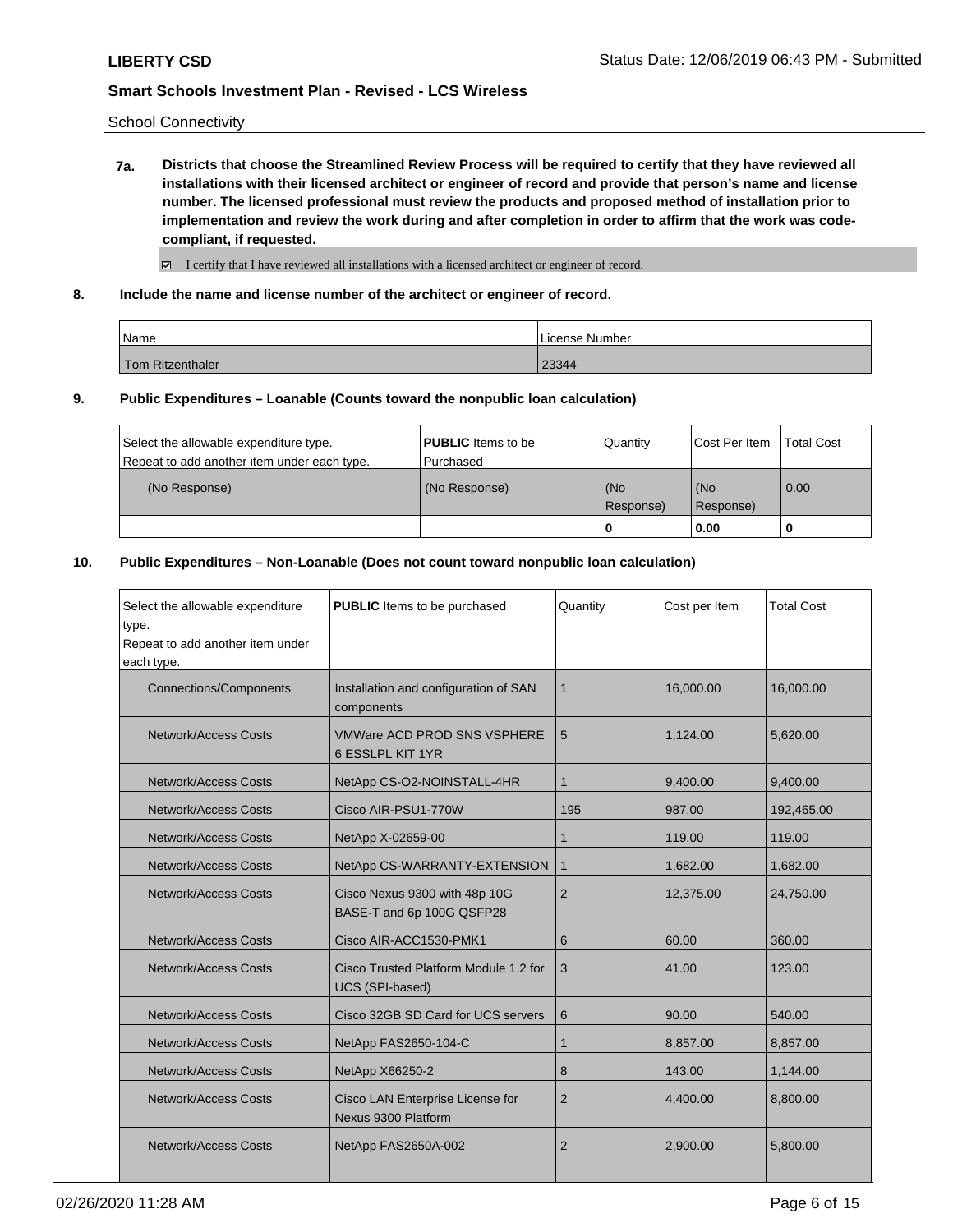School Connectivity

| Select the allowable expenditure<br><b>PUBLIC</b> Items to be purchased<br>type.<br>Repeat to add another item under<br>each type. |                                                                                        | Quantity       | Cost per Item | <b>Total Cost</b> |
|------------------------------------------------------------------------------------------------------------------------------------|----------------------------------------------------------------------------------------|----------------|---------------|-------------------|
| <b>Network/Access Costs</b>                                                                                                        | Cisco AIR-AP1562I-B-K9                                                                 | 6              | 960.00        | 5,760.00          |
| <b>Network/Access Costs</b>                                                                                                        | Cisco EDU-CT5520-50-K9                                                                 | 1              | 13,750.00     | 13,750.00         |
| <b>Network/Access Costs</b>                                                                                                        | Cisco UCS 770W AC Power Supply for 6<br><b>Rack Server</b>                             |                | 385.00        | 2,310.00          |
| <b>Network/Access Costs</b>                                                                                                        | Cisco 2.1 GHz 4110/85W 8C/11MB<br>Cache/DDR4 2400MHz                                   | 6              | 963.00        | 5.778.00          |
| <b>Network/Access Costs</b>                                                                                                        | Cisco Intel X550-T2 dual-port<br>10GBase-T NIC                                         | 3              | 1,031.00      | 3,093.00          |
| <b>Network/Access Costs</b>                                                                                                        | NetApp X66030A                                                                         | $\overline{c}$ | 108.00        | 216.00            |
| <b>Network/Access Costs</b>                                                                                                        | Cisco AIR-PSU1-770W                                                                    | $\mathbf{1}$   | 385.00        | 385.00            |
| <b>Network/Access Costs</b>                                                                                                        | Cisco Ball Bearing Rail Kit for C220 &<br>C240 M4 & M5 rack servers                    | 3              | 121.00        | 363.00            |
| <b>Network/Access Costs</b>                                                                                                        | Cisco QSFP to SFP10G adapter                                                           | 12             | 193.00        | 2,316.00          |
| <b>Network/Access Costs</b>                                                                                                        | <b>VMWare ACAD VSPHERE 6 ESS LPL</b><br>KIT 3 HOSTS MAX 2PROC PER<br><b>HOST PROMO</b> | $\mathbf{1}$   | 2,293.00      | 2,293.00          |
| <b>Network/Access Costs</b>                                                                                                        | Cisco 16GB DDR4-2666-MHz<br>RDIMM/PC4-21300/single rank/x4/1.2v                        | 36             | 495.00        | 17,820.00         |
| <b>Network/Access Costs</b>                                                                                                        | NetApp X6566B-05-R6                                                                    | $\overline{c}$ | 65.00         | 130.00            |
| <b>Network/Access Costs</b>                                                                                                        | Cisco SFP-10G-SR=                                                                      | $\overline{2}$ | 548.00        | 1,096.00          |
| <b>Network/Access Costs</b>                                                                                                        | Cisco UCS C220 M5 SFF 10 HD w/o<br>CPU, mem, HD, PCIe, PSU                             | 3              | 2,035.00      | 6,105.00          |
| <b>Network/Access Costs</b>                                                                                                        | Cisco EDU-LIC-CT5520-1A                                                                | 150            | 99.00         | 14,850.00         |
| <b>Connections/Components</b>                                                                                                      | NetApp X6589-R6-C                                                                      | 8              | 288.00        | 2,304.00          |
| Network/Access Costs                                                                                                               | Cisco UCS SUPP PSS 24X7X4 UCS<br>C220 M5 SFF 10 HD w/o CPU, mem,<br>HD,                | 3              | 1,722.00      | 5,166.00          |
| Network/Access Costs                                                                                                               | Cisco SP-ATLAS-ZC1PRO=                                                                 | $\sqrt{3}$     | 1,012.00      | 3,036.00          |
| <b>Network/Access Costs</b>                                                                                                        | NetApp OS-ONTAP1-CAP2-PREM-<br>$1P-C$                                                  | 288            | 52.00         | 14,976.00         |
| <b>Connections/Components</b>                                                                                                      | Installation and configuration of<br>wireless components                               | $\mathbf{1}$   | 30,000.00     | 30,000.00         |
| <b>Network/Access Costs</b>                                                                                                        | Cisco 10GBASE-SR SFP Module,<br><b>Enterprise-Class</b>                                | 6              | 385.00        | 2,310.00          |
|                                                                                                                                    |                                                                                        | 777            | 115,068.00    | 409,717           |

# **11. Final 2014-15 BEDS Enrollment to calculate Nonpublic Sharing Requirement (no changes allowed.)**

|            | I Public Enrollment | l Nonpublic Enrollment | $'$ Total $E$ .<br>Enrollment | Nonpublic Percentage |
|------------|---------------------|------------------------|-------------------------------|----------------------|
| Enrollment |                     |                        |                               |                      |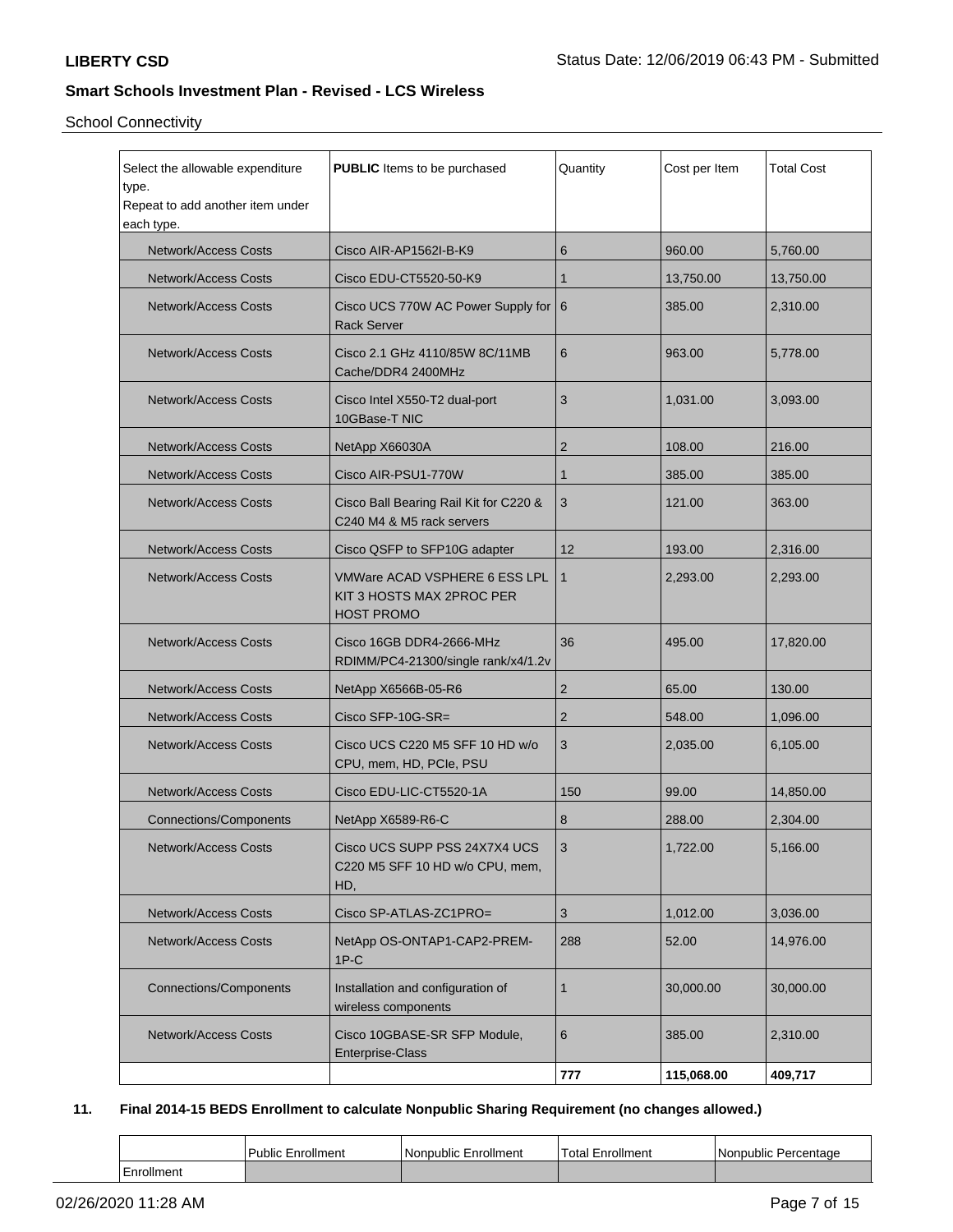School Connectivity

| l Public Enrollment | Nonpublic Enrollment | 'Total Enrollment | Nonpublic Percentage |
|---------------------|----------------------|-------------------|----------------------|
| .553                |                      | .553.00           | 0.00                 |

# **12. Total Public Budget - Loanable (Counts toward the nonpublic loan calculation)**

|                                               | Public Allocations | <b>Estimated Nonpublic Loan</b><br>Amount | <b>Estimated Total Sub-Allocations</b> |
|-----------------------------------------------|--------------------|-------------------------------------------|----------------------------------------|
| Network/Access Costs                          | (No Response)      | 0.00                                      | 0.00                                   |
| School Internal Connections and<br>Components | (No Response)      | 0.00                                      | 0.00                                   |
| Other                                         | (No Response)      | 0.00                                      | 0.00                                   |
| Totals:                                       | 0.00               | 0                                         |                                        |

# **13. Total Public Budget – Non-Loanable (Does not count toward the nonpublic loan calculation)**

|                                            | Sub-<br>Allocation |
|--------------------------------------------|--------------------|
| Network/Access Costs                       | 361,413.00         |
| <b>Outside Plant Costs</b>                 | 0.00               |
| School Internal Connections and Components | 48,304.00          |
| <b>Professional Services</b>               | 0.00               |
| Testing                                    | 0.00               |
| <b>Other Upfront Costs</b>                 | 0.00               |
| <b>Other Costs</b>                         | 0.00               |
| Totals:                                    | 409,717.00         |

# **14. School Connectivity Totals**

|                          | Total Sub-Allocations |
|--------------------------|-----------------------|
| Total Loanable Items     | 0.00                  |
| Total Non-Ioanable Items | 409,717.00            |
| <b>Totals:</b>           | 409,717               |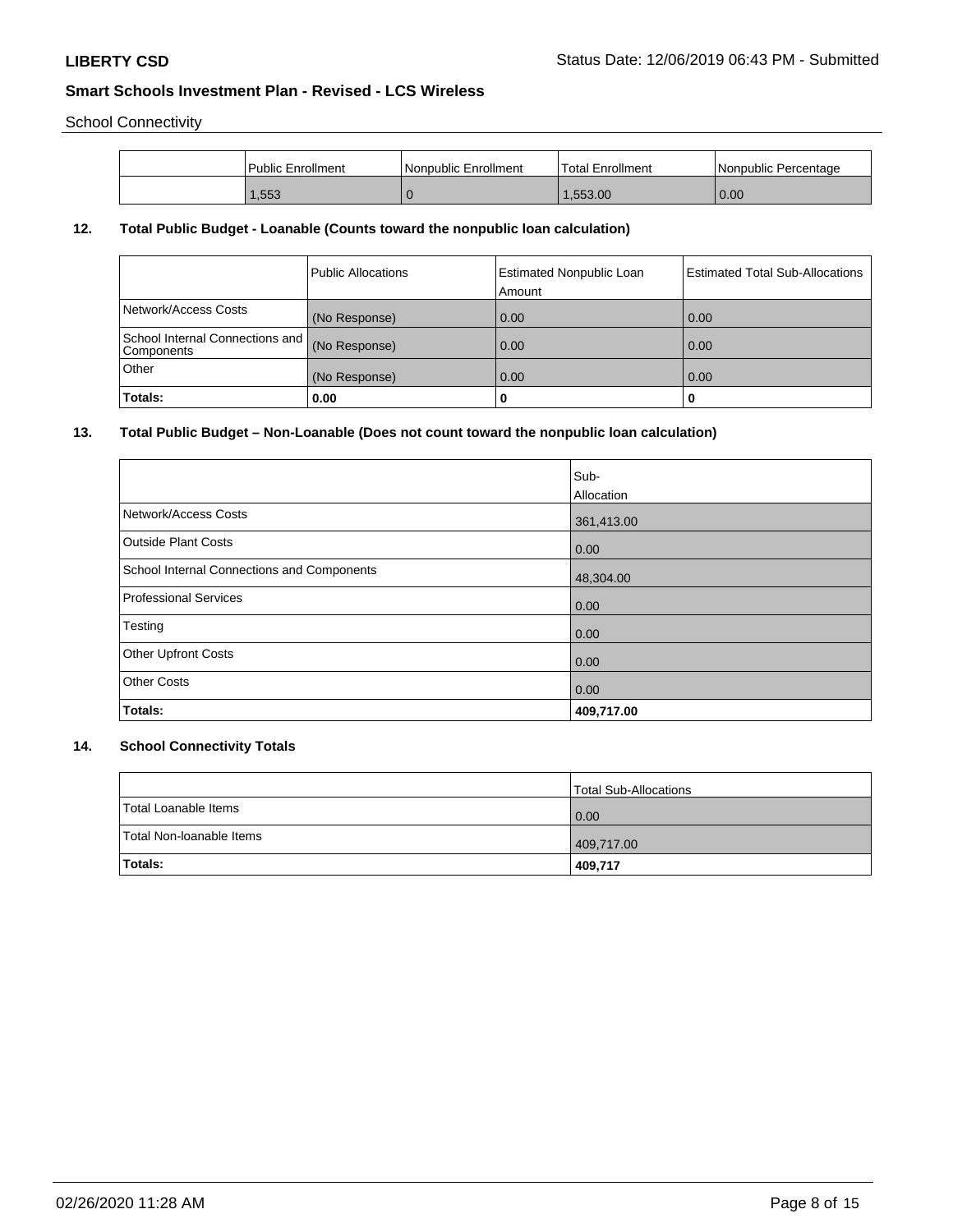Community Connectivity (Broadband and Wireless)

**1. Describe how you intend to use Smart Schools Bond Act funds for high-speed broadband and/or wireless connectivity projects in the community.**

(No Response)

**2. Please describe how the proposed project(s) will promote student achievement and increase student and/or staff access to the Internet in a manner that enhances student learning and/or instruction outside of the school day and/or school building.**

(No Response)

**3. Community connectivity projects must comply with all the necessary local building codes and regulations (building and related permits are not required prior to plan submission).**

 $\Box$  I certify that we will comply with all the necessary local building codes and regulations.

**4. Please describe the physical location of the proposed investment.**

(No Response)

**5. Please provide the initial list of partners participating in the Community Connectivity Broadband Project, along with their Federal Tax Identification (Employer Identification) number.**

| <b>Project Partners</b> | l Federal ID # |
|-------------------------|----------------|
| (No Response)           | (No Response)  |

**6. Please detail the type, quantity, per unit cost and total cost of the eligible items under each sub-category.**

| Select the allowable expenditure | Item to be purchased | Quantity      | Cost per Item | <b>Total Cost</b> |
|----------------------------------|----------------------|---------------|---------------|-------------------|
| type.                            |                      |               |               |                   |
| Repeat to add another item under |                      |               |               |                   |
| each type.                       |                      |               |               |                   |
| (No Response)                    | (No Response)        | (No Response) | (No Response) | 0.00              |
|                                  |                      | o             | 0.00          |                   |

**7. If you are submitting an allocation for Community Connectivity, complete this table.**

**Note that the calculated Total at the bottom of the table must equal the Total allocation for this category that you entered in the SSIP Overview overall budget.**

|                                    | Sub-Allocation |
|------------------------------------|----------------|
| Network/Access Costs               | (No Response)  |
| Outside Plant Costs                | (No Response)  |
| <b>Tower Costs</b>                 | (No Response)  |
| <b>Customer Premises Equipment</b> | (No Response)  |
| <b>Professional Services</b>       | (No Response)  |
| Testing                            | (No Response)  |
| <b>Other Upfront Costs</b>         | (No Response)  |
| <b>Other Costs</b>                 | (No Response)  |
| Totals:                            | 0.00           |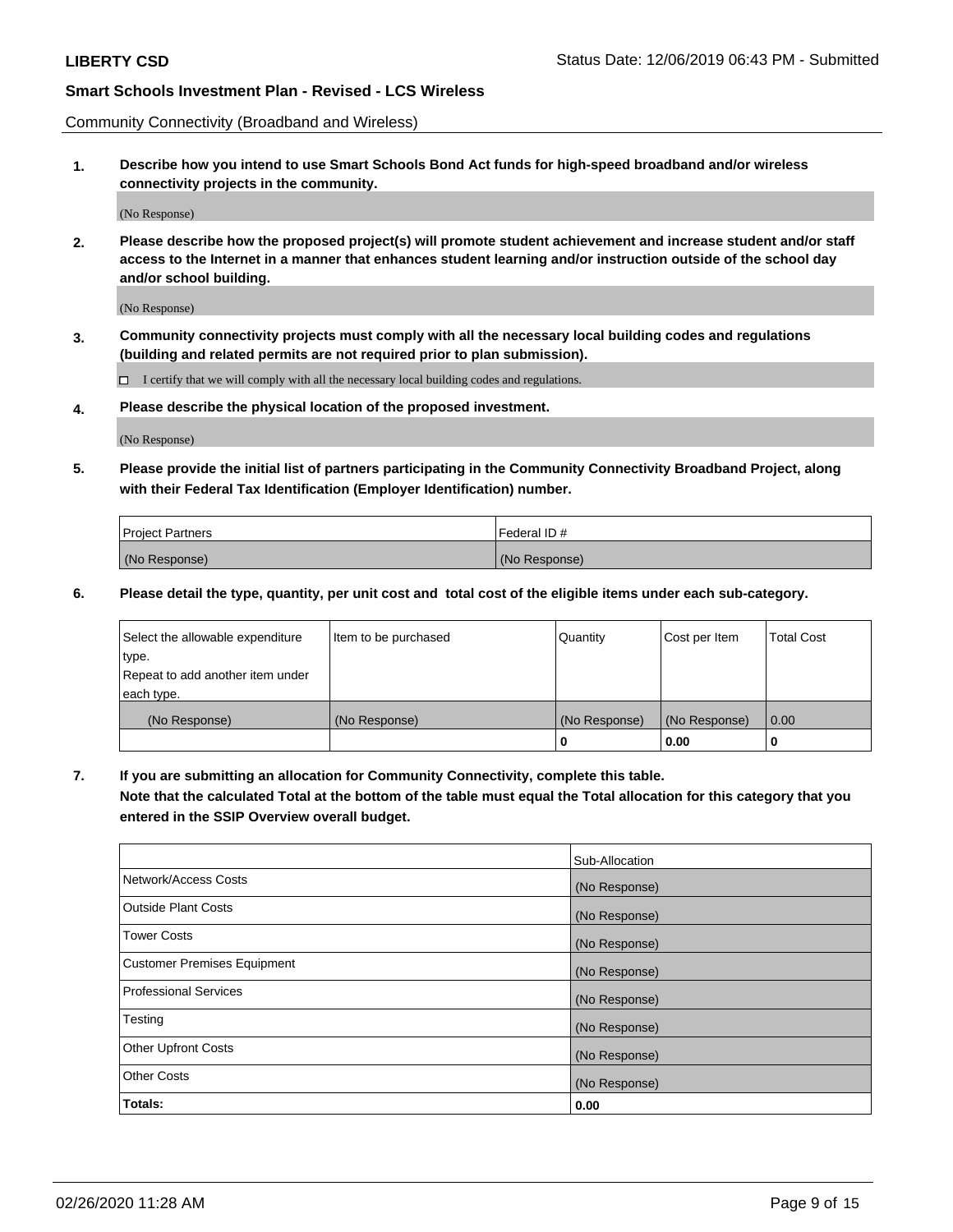#### Classroom Learning Technology

**1. In order for students and faculty to receive the maximum benefit from the technology made available under the Smart Schools Bond Act, their school buildings must possess sufficient connectivity infrastructure to ensure that devices can be used during the school day. Smart Schools Investment Plans must demonstrate that sufficient infrastructure that meets the Federal Communications Commission's 100 Mbps per 1,000 students standard currently exists in the buildings where new devices will be deployed, or is a planned use of a portion of Smart Schools Bond Act funds, or is under development through another funding source. Smart Schools Bond Act funds used for technology infrastructure or classroom technology investments must increase the number of school buildings that meet or exceed the minimum speed standard of 100 Mbps per 1,000 students and staff within 12 months. This standard may be met on either a contracted 24/7 firm service or a**

**"burstable" capability. If the standard is met under the burstable criteria, it must be:**

**1. Specifically codified in a service contract with a provider, and**

**2. Guaranteed to be available to all students and devices as needed, particularly during periods of high demand, such as computer-based testing (CBT) periods.**

**Please describe how your district already meets or is planning to meet this standard within 12 months of plan submission.**

(No Response)

- **1a. If a district believes that it will be impossible to meet this standard within 12 months, it may apply for a waiver of this requirement, as described on the Smart Schools website. The waiver must be filed and approved by SED prior to submitting this survey.**
	- By checking this box, you are certifying that the school district has an approved waiver of this requirement on file with the New York State Education Department.
- **2. Connectivity Speed Calculator (Required). If the district currently meets the required speed, enter "Currently Met" in the last box: Expected Date When Required Speed Will be Met.**

|                  | l Number of | Required Speed | Current Speed in | Expected Speed | Expected Date                           |
|------------------|-------------|----------------|------------------|----------------|-----------------------------------------|
|                  | Students    | in Mbps        | l Mbps           | to be Attained | When Required                           |
|                  |             |                |                  |                | l Within 12 Months ISpeed Will be Met l |
| Calculated Speed | 1.582       | 158.20         | 205              | 205            | 09/01/2016                              |

**3. If the district wishes to have students and staff access the Internet from wireless devices within the school building, or in close proximity to it, it must first ensure that it has a robust Wi-Fi network in place that has sufficient bandwidth to meet user demand.**

**Please describe how you have quantified this demand and how you plan to meet this demand.**

(No Response)

**4. All New York State public school districts are required to complete and submit an Instructional Technology Plan survey to the New York State Education Department in compliance with Section 753 of the Education Law and per Part 100.12 of the Commissioner's Regulations.**

**Districts that include educational technology purchases as part of their Smart Schools Investment Plan must have a submitted and approved Instructional Technology Plan survey on file with the New York State Education Department.**

- By checking this box, you are certifying that the school district has an approved Instructional Technology Plan survey on file with the New York State Education Department.
- **5. Describe the devices you intend to purchase and their compatibility with existing or planned platforms or systems. Specifically address the adequacy of each facility's electrical, HVAC and other infrastructure necessary to install and support the operation of the planned technology.**

(No Response)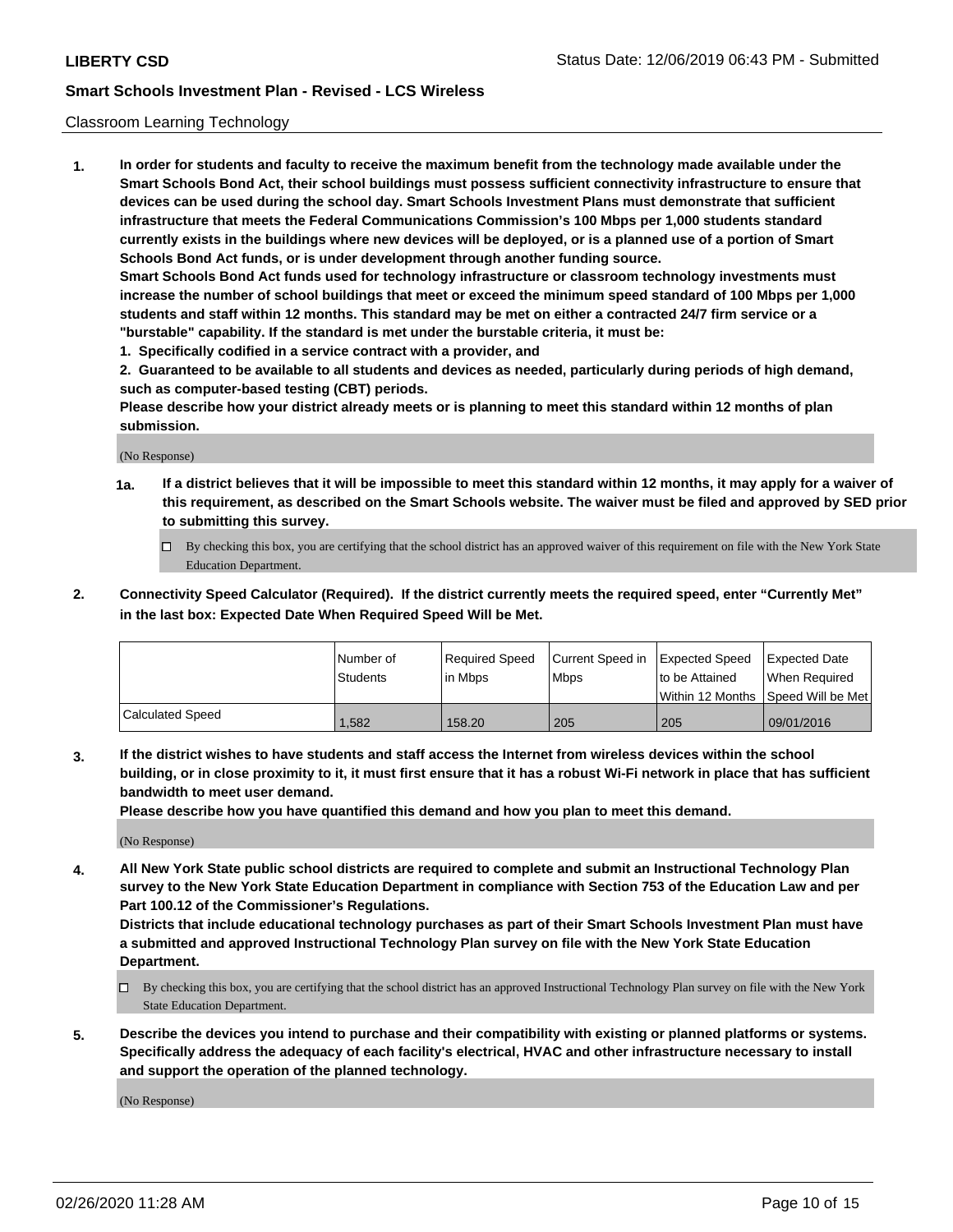### Classroom Learning Technology

- **6. Describe how the proposed technology purchases will:**
	- **> enhance differentiated instruction;**
	- **> expand student learning inside and outside the classroom;**
	- **> benefit students with disabilities and English language learners; and**
	- **> contribute to the reduction of other learning gaps that have been identified within the district.**

**The expectation is that districts will place a priority on addressing the needs of students who struggle to succeed in a rigorous curriculum. Responses in this section should specifically address this concern and align with the district's Instructional Technology Plan (in particular Question 2 of E. Curriculum and Instruction: "Does the district's instructional technology plan address the needs of students with disabilities to ensure equitable access to instruction, materials and assessments?" and Question 3 of the same section: "Does the district's instructional technology plan address the provision of assistive technology specifically for students with disabilities to ensure access to and participation in the general curriculum?")**

**In addition, describe how the district ensures equitable access to instruction, materials and assessments and participation in the general curriculum for both SWD and English Language Learners/Multilingual Learners (ELL/MLL) students.**

(No Response)

**7. Where appropriate, describe how the proposed technology purchases will enhance ongoing communication with parents and other stakeholders and help the district facilitate technology-based regional partnerships, including distance learning and other efforts.**

(No Response)

**8. Describe the district's plan to provide professional development to ensure that administrators, teachers and staff can employ the technology purchased to enhance instruction successfully.**

**Note: This response should be aligned and expanded upon in accordance with your district's response to Question 1 of F. Professional Development of your Instructional Technology Plan: "Please provide a summary of professional development offered to teachers and staff, for the time period covered by this plan, to support technology to enhance teaching and learning. Please include topics, audience and method of delivery within your summary."**

(No Response)

- **9. Districts must contact one of the SUNY/CUNY teacher preparation programs listed on the document on the left side of the page that supplies the largest number of the district's new teachers to request advice on innovative uses and best practices at the intersection of pedagogy and educational technology.**
	- By checking this box, you certify that you have contacted the SUNY/CUNY teacher preparation program that supplies the largest number of your new teachers to request advice on these issues.
	- **9a. Please enter the name of the SUNY or CUNY Institution that you contacted.**

(No Response)

**9b. Enter the primary Institution phone number.**

(No Response)

**9c. Enter the name of the contact person with whom you consulted and/or will be collaborating with on innovative uses of technology and best practices.**

(No Response)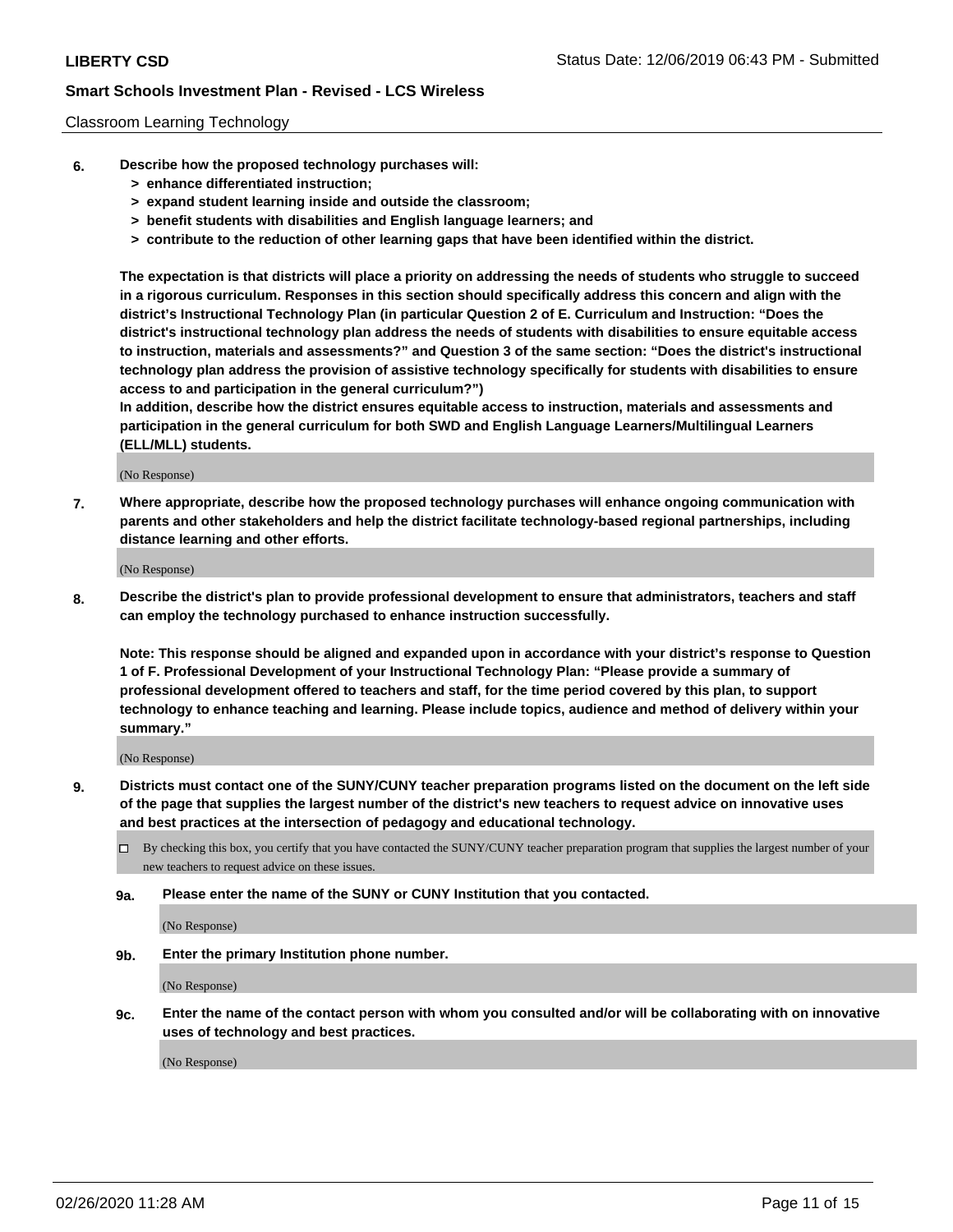### Classroom Learning Technology

**10. To ensure the sustainability of technology purchases made with Smart Schools funds, districts must demonstrate a long-term plan to maintain and replace technology purchases supported by Smart Schools Bond Act funds. This sustainability plan shall demonstrate a district's capacity to support recurring costs of use that are ineligible for Smart Schools Bond Act funding such as device maintenance, technical support, Internet and wireless fees, maintenance of hotspots, staff professional development, building maintenance and the replacement of incidental items. Further, such a sustainability plan shall include a long-term plan for the replacement of purchased devices and equipment at the end of their useful life with other funding sources.**

 $\Box$  By checking this box, you certify that the district has a sustainability plan as described above.

**11. Districts must ensure that devices purchased with Smart Schools Bond funds will be distributed, prepared for use, maintained and supported appropriately. Districts must maintain detailed device inventories in accordance with generally accepted accounting principles.**

By checking this box, you certify that the district has a distribution and inventory management plan and system in place.

#### **12. Please detail the type, quantity, per unit cost and total cost of the eligible items under each sub-category.**

| Select the allowable expenditure<br>type.<br>Repeat to add another item under | Item to be Purchased | Quantity      | Cost per Item | <b>Total Cost</b> |
|-------------------------------------------------------------------------------|----------------------|---------------|---------------|-------------------|
| each type.<br>(No Response)                                                   | (No Response)        | (No Response) | (No Response) | 0.00              |
|                                                                               |                      | 0             | 0.00          |                   |

#### **13. Final 2014-15 BEDS Enrollment to calculate Nonpublic Sharing Requirement (no changes allowed.)**

|            | l Public Enrollment | Nonpublic Enrollment | <b>Total Enrollment</b> | l Nonpublic<br>l Percentage |
|------------|---------------------|----------------------|-------------------------|-----------------------------|
| Enrollment | .553                |                      | ,553.00                 | 0.00                        |

### **14. If you are submitting an allocation for Classroom Learning Technology complete this table.**

|                          | Public School Sub-Allocation | <b>Estimated Nonpublic Loan</b><br>Amount<br>(Based on Percentage Above) | <b>Estimated Total Public and</b><br>Nonpublic Sub-Allocation |
|--------------------------|------------------------------|--------------------------------------------------------------------------|---------------------------------------------------------------|
| Interactive Whiteboards  | 0.00                         | 0.00                                                                     | 0.00                                                          |
| Computer Servers         | 0.00                         | 0.00                                                                     | 0.00                                                          |
| <b>Desktop Computers</b> | 0.00                         | 0.00                                                                     | 0.00                                                          |
| <b>Laptop Computers</b>  | 0.00                         | 0.00                                                                     | 0.00                                                          |
| <b>Tablet Computers</b>  | 0.00                         | 0.00                                                                     | 0.00                                                          |
| <b>Other Costs</b>       | 0.00                         | 0.00                                                                     | 0.00                                                          |
| Totals:                  | 0.00                         | 0                                                                        | 0                                                             |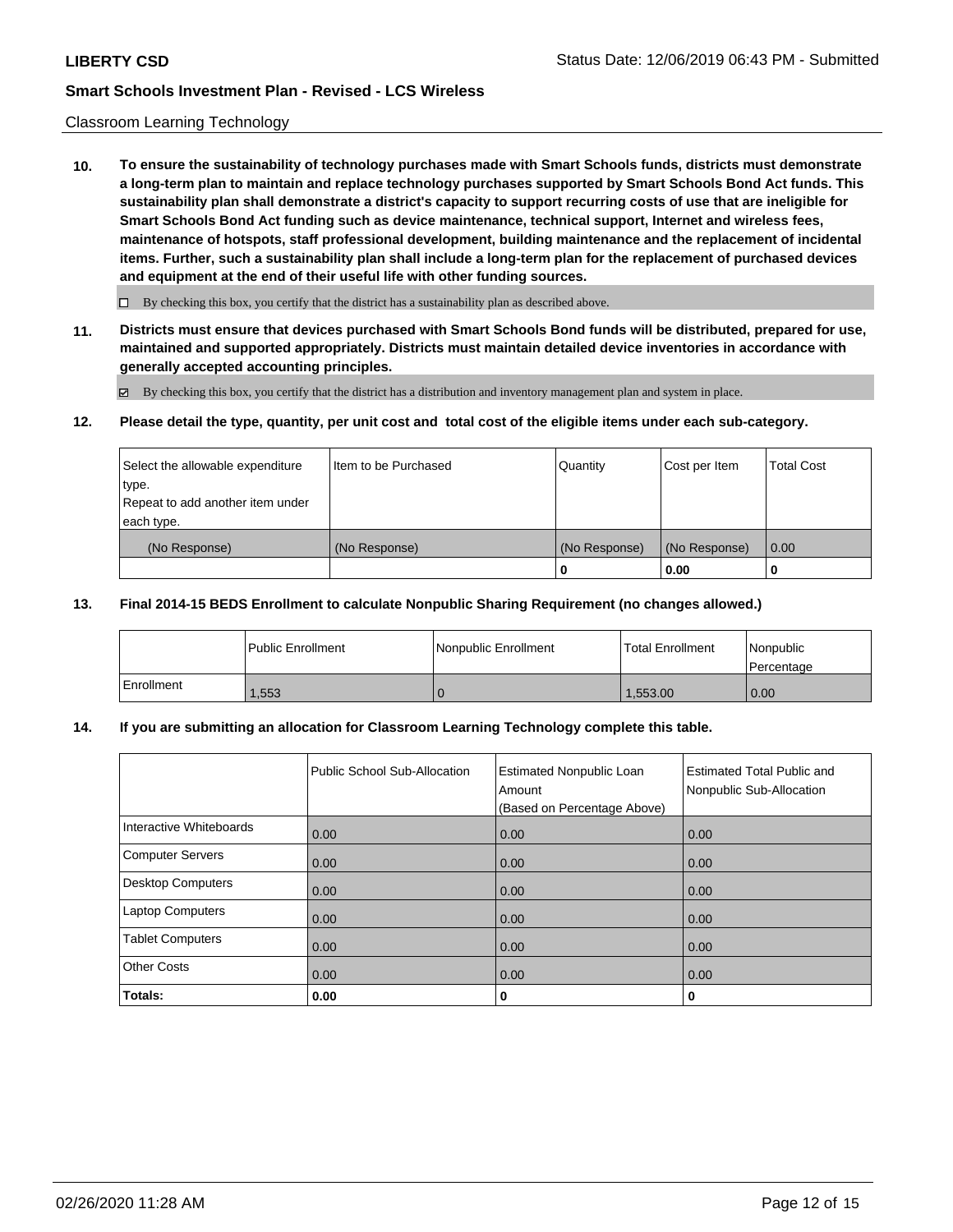#### Pre-Kindergarten Classrooms

**1. Provide information regarding how and where the district is currently serving pre-kindergarten students and justify the need for additional space with enrollment projections over 3 years.**

(No Response)

- **2. Describe the district's plan to construct, enhance or modernize education facilities to accommodate prekindergarten programs. Such plans must include:**
	- **Specific descriptions of what the district intends to do to each space;**
	- **An affirmation that new pre-kindergarten classrooms will contain a minimum of 900 square feet per classroom;**
	- **The number of classrooms involved;**
	- **The approximate construction costs per classroom; and**
	- **Confirmation that the space is district-owned or has a long-term lease that exceeds the probable useful life of the improvements.**

(No Response)

**3. Smart Schools Bond Act funds may only be used for capital construction costs. Describe the type and amount of additional funds that will be required to support ineligible ongoing costs (e.g. instruction, supplies) associated with any additional pre-kindergarten classrooms that the district plans to add.**

(No Response)

**4. All plans and specifications for the erection, repair, enlargement or remodeling of school buildings in any public school district in the State must be reviewed and approved by the Commissioner. Districts that plan capital projects using their Smart Schools Bond Act funds will undergo a Preliminary Review Process by the Office of Facilities Planning.**

**Please indicate on a separate row each project number given to you by the Office of Facilities Planning.**

| Project Number |  |
|----------------|--|
| (No Response)  |  |
|                |  |

**5. Please detail the type, quantity, per unit cost and total cost of the eligible items under each sub-category.**

| Select the allowable expenditure | Item to be purchased | Quantity      | Cost per Item | <b>Total Cost</b> |
|----------------------------------|----------------------|---------------|---------------|-------------------|
| type.                            |                      |               |               |                   |
| Repeat to add another item under |                      |               |               |                   |
| each type.                       |                      |               |               |                   |
| (No Response)                    | (No Response)        | (No Response) | (No Response) | 0.00              |
|                                  |                      | υ             | 0.00          |                   |

**6. If you have made an allocation for Pre-Kindergarten Classrooms, complete this table. Note that the calculated Total at the bottom of the table must equal the Total allocation for this category that you entered in the SSIP Overview overall budget.**

|                                          | Sub-Allocation |
|------------------------------------------|----------------|
| Construct Pre-K Classrooms               | (No Response)  |
| Enhance/Modernize Educational Facilities | (No Response)  |
| <b>Other Costs</b>                       | (No Response)  |
| Totals:                                  | 0.00           |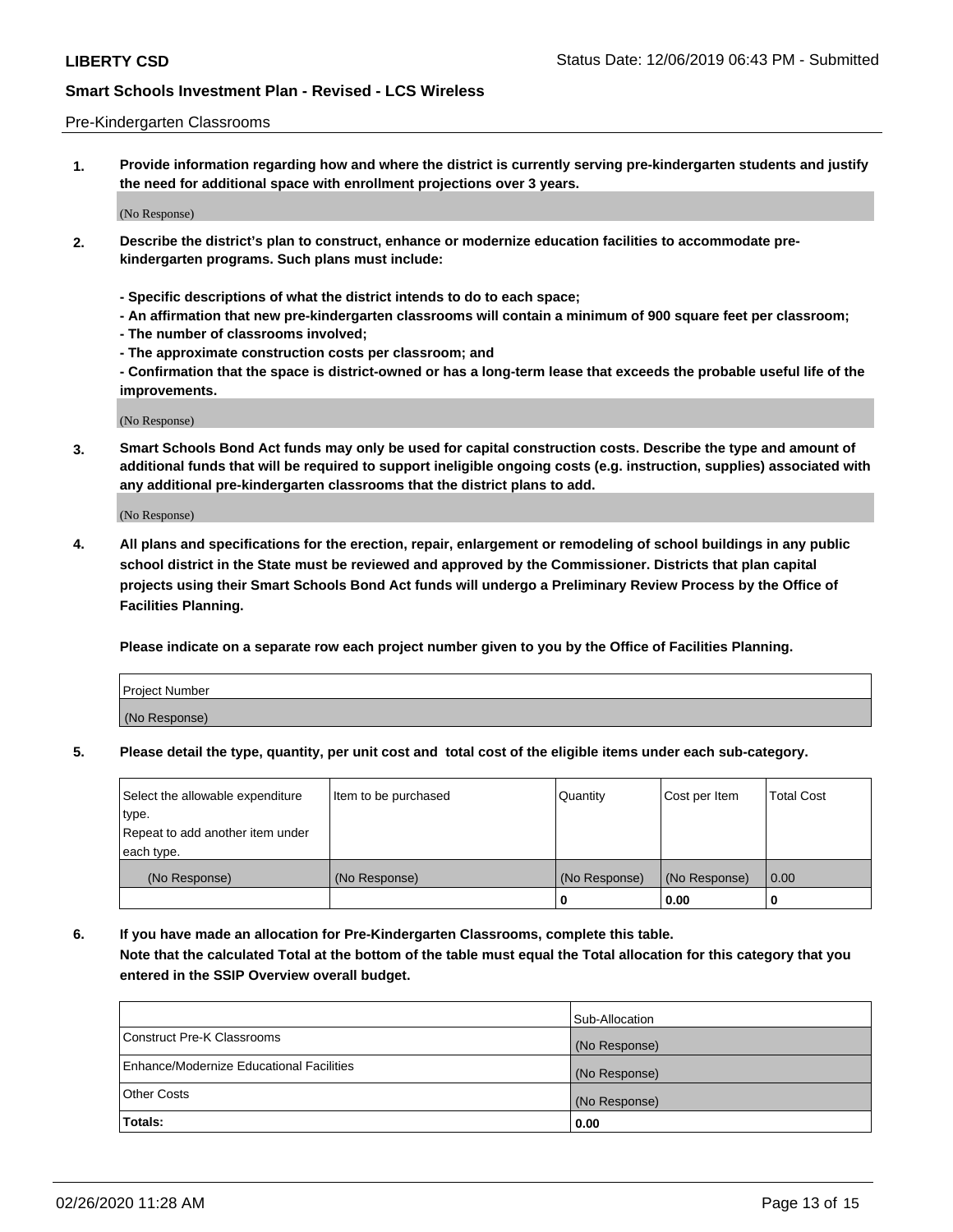Replace Transportable Classrooms

**1. Describe the district's plan to construct, enhance or modernize education facilities to provide high-quality instructional space by replacing transportable classrooms.**

(No Response)

**2. All plans and specifications for the erection, repair, enlargement or remodeling of school buildings in any public school district in the State must be reviewed and approved by the Commissioner. Districts that plan capital projects using their Smart Schools Bond Act funds will undergo a Preliminary Review Process by the Office of Facilities Planning.**

**Please indicate on a separate row each project number given to you by the Office of Facilities Planning.**

| Project Number |  |
|----------------|--|
|                |  |
|                |  |
|                |  |
|                |  |
| (No Response)  |  |
|                |  |
|                |  |
|                |  |

**3. For large projects that seek to blend Smart Schools Bond Act dollars with other funds, please note that Smart Schools Bond Act funds can be allocated on a pro rata basis depending on the number of new classrooms built that directly replace transportable classroom units.**

**If a district seeks to blend Smart Schools Bond Act dollars with other funds describe below what other funds are being used and what portion of the money will be Smart Schools Bond Act funds.**

(No Response)

**4. Please detail the type, quantity, per unit cost and total cost of the eligible items under each sub-category.**

| Select the allowable expenditure<br>∣type.     | Item to be purchased | Quantity      | Cost per Item | Total Cost |
|------------------------------------------------|----------------------|---------------|---------------|------------|
| Repeat to add another item under<br>each type. |                      |               |               |            |
| (No Response)                                  | (No Response)        | (No Response) | (No Response) | 0.00       |
|                                                |                      | u             | 0.00          |            |

**5. If you have made an allocation for Replace Transportable Classrooms, complete this table. Note that the calculated Total at the bottom of the table must equal the Total allocation for this category that you entered in the SSIP Overview overall budget.**

|                                                | Sub-Allocation |
|------------------------------------------------|----------------|
| Construct New Instructional Space              | (No Response)  |
| Enhance/Modernize Existing Instructional Space | (No Response)  |
| Other Costs                                    | (No Response)  |
| Totals:                                        | 0.00           |